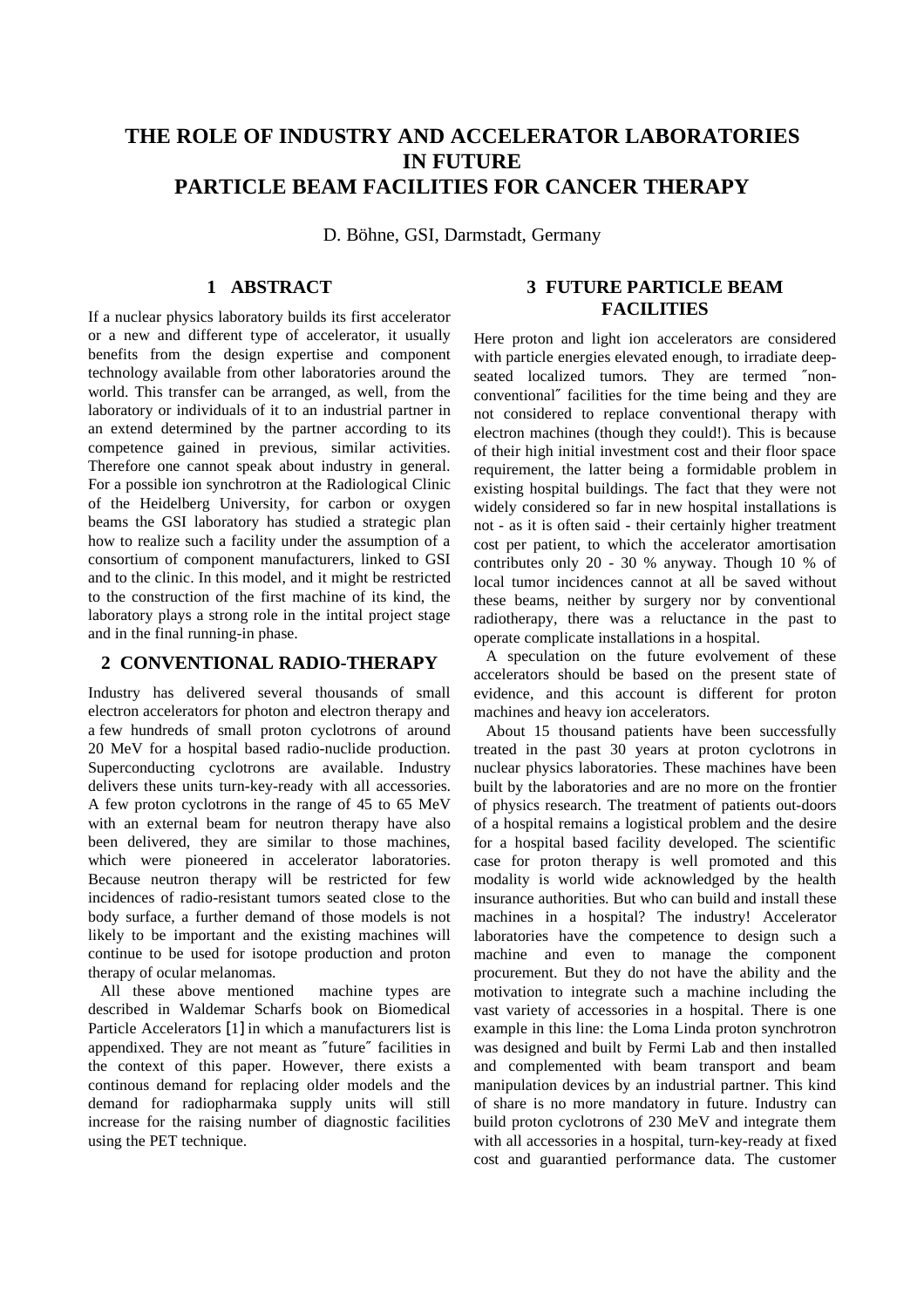might have an involvement in subcontracting the project to several companies according to impositions of the financial ressources. But one company will practically act as the responsible contractor. This project configuration is presently underway for a cyclotron installation at the MGH in Boston. Several companies, so far suppliers of small isotope producing cyclotrons, are elegible also for larger and non-state of the art cyclotrons. The component categories and the logistics of their integration are the same. The particle dynamics of a relativistic beam isocronous machine is sufficiently developed and needs no further involvement of an accelerator physics laboratory. In the US, interest for eight machines of this type is reported and an equivalent number for Europe, as well.

 For heavy ion machines, which must be of the synchrotron type, the situation is not this far advanced. The heavy ion beams offer a better control of radioresistant tumors because of the eleveted RBE and a less damage is preluded in surrounding tissue compared to proton beams. But this is not exclusively required for all tumor incidences. A consensus evolved that in Europe eight proton facilities and two heavy ion installations are desirable. Certainly, a heavy ion machine can deliver proton beams, as well, and a heavy ion beam can accomplish a typical proton treatment in a shorter time. Two reasons have hampered the construction of dedicated medical heavy ion facilities. First, the clinical experience with high RBE beams is limited to about 500 patients, treated with neon beams at the Bevalac in Berkeley. Secondly, these machines and their much more expensive beam application components (Gantry) are not readily available from the industry. One heavy ion installation is in operation in Japan at NIRS since two years. Clinical results are such promising that two more heavy ion facilities are under consideration in Japan at considerably reduced investment cost compared to the NIRS installation, which evolved from a nuclear physics synchrotron.

 The NIRS facility, named HIMAC (Heavy ion medical accelerator at Chiba), had strong support from a Japanese accelerator laboratory and the technical advice from foreign heavy ion laboratories. It was built by a consortium of few Japanese companies. This venture was a real success. Employees of these companies came to GSI for collecting drawings of linac cavities, ring magnets, RF stations and vacuum components. This example looks to be a model for the role of industry and accelerator laboratories.

# **4 THE ROLE OF THE INDUSTRY IN CASE OF A LIGHT ION SYNCHROTRON**

Of course, one can not speak of the industry in general and not of a permanent policy of an individual company. Therefore the following statements summarize informal discussions with representatives from industry.

 European and US companies have built synchrotron light sources at fixed cost and aggreed performance dates. The envisaged development of a substantial market for these facilities did not materialize. In case of a heavy ion medical synchrotron the industry will offer their particular skills, but will possibly be reluctant to enter into a design effort resulting in a performance guarantee. Though a formal relation to an accelerator laboratory with a well defined role sharing is not deemed essential for industry, the expertise of laboratory individuals is searched for one or the other field. Beam dynamics and shielding calculations are typical examples, the field of computer control in the reverse. Industry has its own pattern of selecting consultants and subcontractors, they do not need recommendation of the laboratories. Industry can provide planning capacity for buildings and conventional facilities, but these services are likely to be matter of clinical agencies. The same is true for the licensing procedures, such paperwork does not belong to the technological skills of the industry. Also the recruitment and instruction of the operators belong to the responsibility of the clinical institution, but an accelerator laboratory could help in this way early at an existing machine.

 In one, though temporary activity, the involvement of an accelerator laboratory is absolutely mandatory: the commissioning of the machine with beam. Each new type of machine presents its own set of headaches. Accelerator laboratories, when they have temporarily no demanding new project, can provide such a service because their experts have not frequently enough access to their own machine for desirable developments.

 One final remark on the role of industry goes to the financement of the investment expenditure. Though it is said that in Japan accelerator component companies prefinance the investments and get refunded from the operations budget, such a model could not be indentified in the western world. Medium sized companies do not want to take a risk, large companies tend to avoid an involvement in a non series production.

## **5 THE GSI MODEL**

As part of its fundamental research program with heavy ions, the GSI laboratory supports bio-physical experiments since 20 years. A medical irradiation facility is nearing completion. Patient treatment will be performed under the responsibility of the Radiological Clinic of the Heidelberg University. Since mid of 1995 beam commissioning for the medical cave is performed in regular intervals [2]. Much had to be learned about the synchrotron and the beam lines, which is now rewarding for the physics program, as well.

 The irradiation campaign at GSI is ment as a clinical study over 5 years and not as a continuing medical care service. It was desirable therefore that GSI elaborates a suggestion about how to intergrate a heavy ion facility